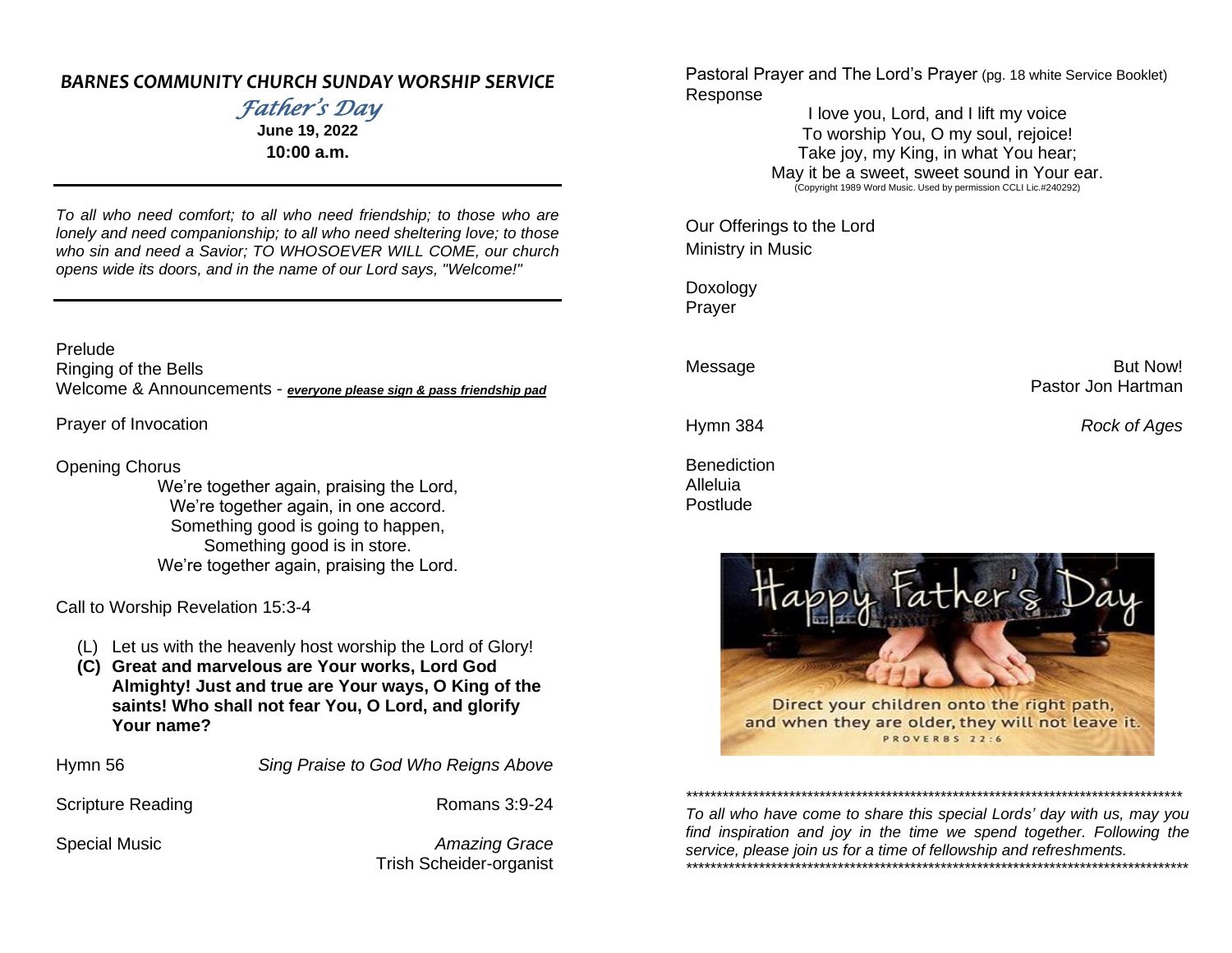#### **PURPOSE**

**The purpose of the Barnes Community Church is to glorify God, to provide a place and means of worship and service, and to advance the Kingdom of Jesus Christ.**

**\_\_\_\_\_\_\_\_\_\_\_\_\_**

We welcome young children to our services. There is a room available should your child become uncomfortable during the service. Activity bags are also available for children in the Narthex.

For your comfort and convenience, **sound receivers** and **back cushions** are available. Please ask the ushers.

Pianist: Janis Macomber Organist: Trish Scheider Head Usher: Justine Roberts Sound Operator: Mark Holm Fellowship Server(s): Lynne Mueller, Laurene Peterson

 **PRAYER CHAIN**: 715-795-2195 (Church)

**BARNES COMMUNITY CHURCH Rev. Jon Hartman, Pastor** 3200 County Hwy N, Barnes, WI 54873 **tel. 715-795-2195 WORSHIP SERVICE 10:00 A.M.** Pastor's church e-mail: bcc4@cheqnet.net Secretary's e-mail**:** [bcc1@cheqnet.net](mailto:bcc1@cheqnet.net) Pastor's residence: 715-795-3002 Web Site[: www.BarnesCommunityChurch.](http://www.barnescommunitychurch/)com

> *Pastor Jon Hartman* **Barnes Community Church 3200 County Road N Barnes, WI 54873**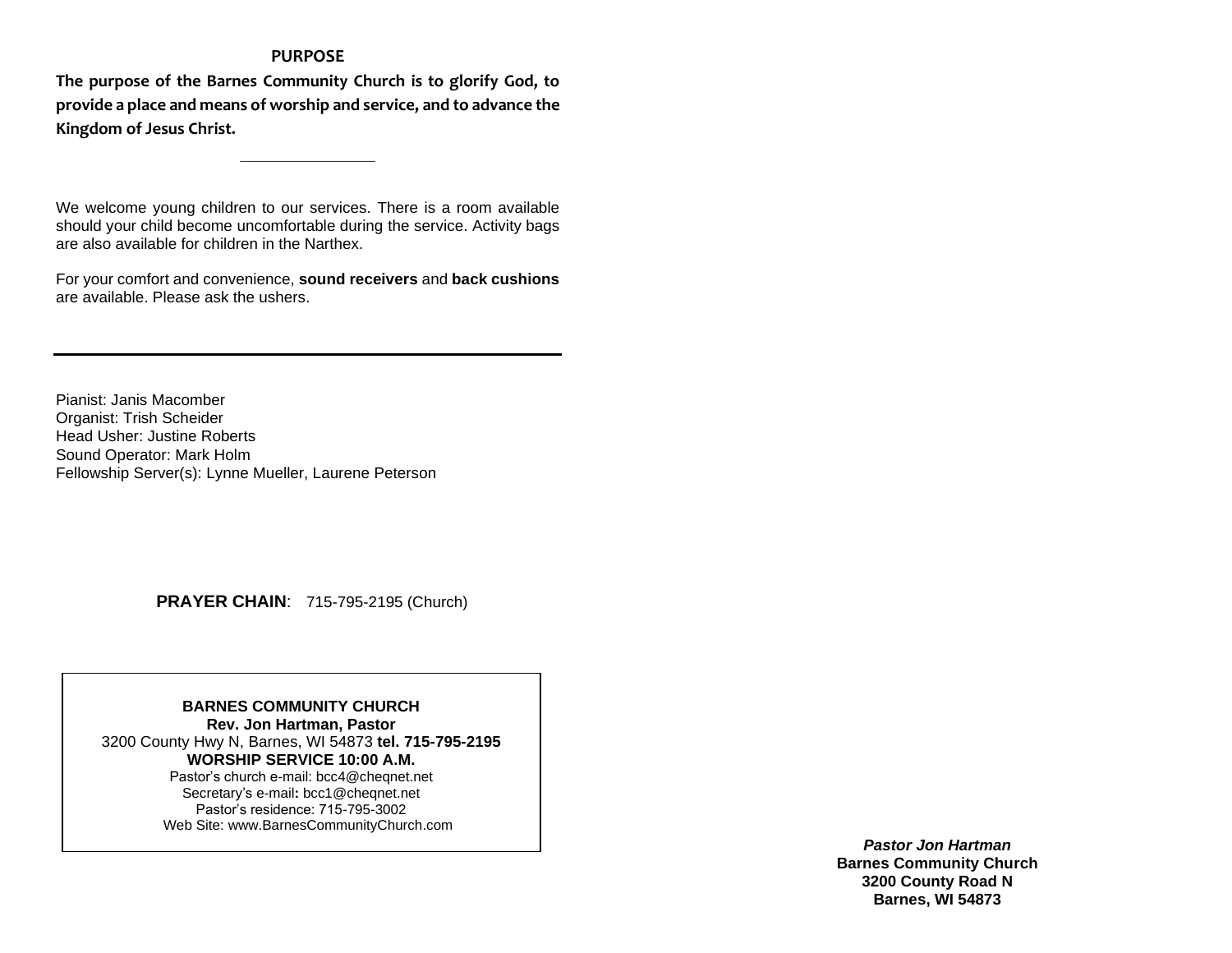

## **Tuesday Bible Study**

Please join us each Tuesday at 10:00 a.m. for Bible Study. This week we will begin a study in 1 Samuel.

*There will be a Celebration of Life Service for Jim Mather July 6th, 11:00 a.m. @ BCC A lunch will be provided following the service.*



C/O Terry Lundberg PO Box 312 Poplar, WI 54864

## *The BCC Food Shelf served 9 families Wednesday, June 8th .*

It's time to update and make a new Address & Phone Directory for BCC. PLEASE check the current directory and let Glenda know if there are any changes or additions to your current address, phone number and email.



#### **FAMILIES TO PRAY FOR**

| Sun.   | Jean Bennette, Bob Johnson (B) |  |
|--------|--------------------------------|--|
| Mon.   | Edith Berg                     |  |
|        | Tues. Larry & Patti Bergman    |  |
| Wed.   | Carol Berthiaume               |  |
| Thurs. | Larry & Mary Bielke            |  |
| Fri.   | Ralph & Joyce Bovee            |  |
| Sat.   | Tom & Ann Brovold              |  |
| Sun.   | Murylin Burger                 |  |
|        |                                |  |

(B) Birthdays this week.

#### **CURRENT PRAYER NEEDS:**

Ron Clark, Bud Heerema, Irene Lundberg, Josh Peterson, Rich & Marcia Ritter, Ken Senske, Mark Tasler

#### **MILITARY SERVICE MEMBERS AND THEIR FAMILIES:**

Aaron Cordell, Dennis Good, Grace Lane, Nick Lane, Raymond Ritter, Ryan Wiltgen, Jake Wilder, Katie Zimmermann



#### *Pray for our Missionaries:* Dave & Carol Butler, Larry & Laura Hoffert, Arley & Janice Loewen, Carolyn Pinke

*Local Mission:* Northwoods New Life Resource Center